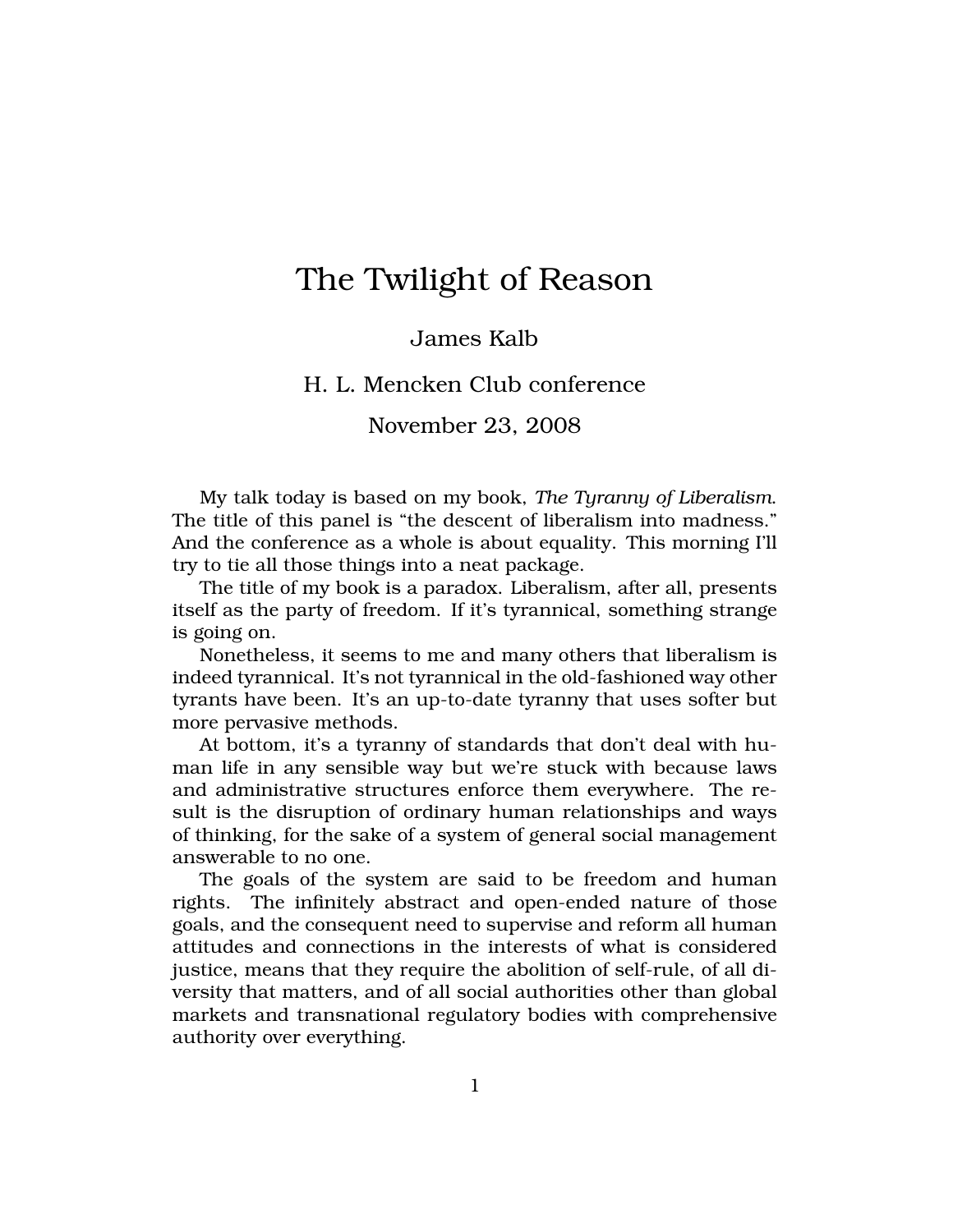The subtitle of my book describes the resulting situation as "administered freedom, inquisitorial tolerance, and equality by command." The point of the subtitle was to bring out the oddness of the situation. Systematic disruption of ordinary life by an irresponsible governing class in the name of principles that appear simple and rational but don't make human sense is very odd. Indeed, it's madness.

Naturally, those in charge of the system don't view things that way. It's not the madman who's crazy, it's everyone else. The whole world's always been discriminatory and therefore maliciously irrational, and it's only now that we're starting to force it to make sense. The combination of mass immigration, multiculturalism, and a comprehensive welfare state is only simple reasonableness. So is eradication of sexual distinctions—"gay marriage" and whatnot. Those things are the new normality. If you see a problem with them there's something wrong with you.

Such is the established wisdom.

## **1 Sources**

If liberalism is tyrannical madness though what are its nature and roots? It's based on an understanding of human life that's dissociated from reality and combines inadequacy with intolerance. I've hinted that at bottom it's the madness of excessive rationalism.

Someone said that "he who lives without folly is not so wise as he thinks." The comment applies to public life as well as private. We are the heirs of the Enlightenment. The outlook that has authority in public life and discussion today wants to be as neutral and reliable as possible. To that end it takes a neutral, reliable and productive fragment of reason, scientific method, and tries to treat it as the whole. The result is that it restricts what can be known, and therefore what can be treated as real, in such a way as to make it impossible to deal sensibly with human life.

It's difficult to know how far back to trace the roots of the problem. It's quite basic, though, and is closely associated with the issue of modernity in general. Francis Bacon and Rene Descartes ´ therefore stand for a decisive stage in its development: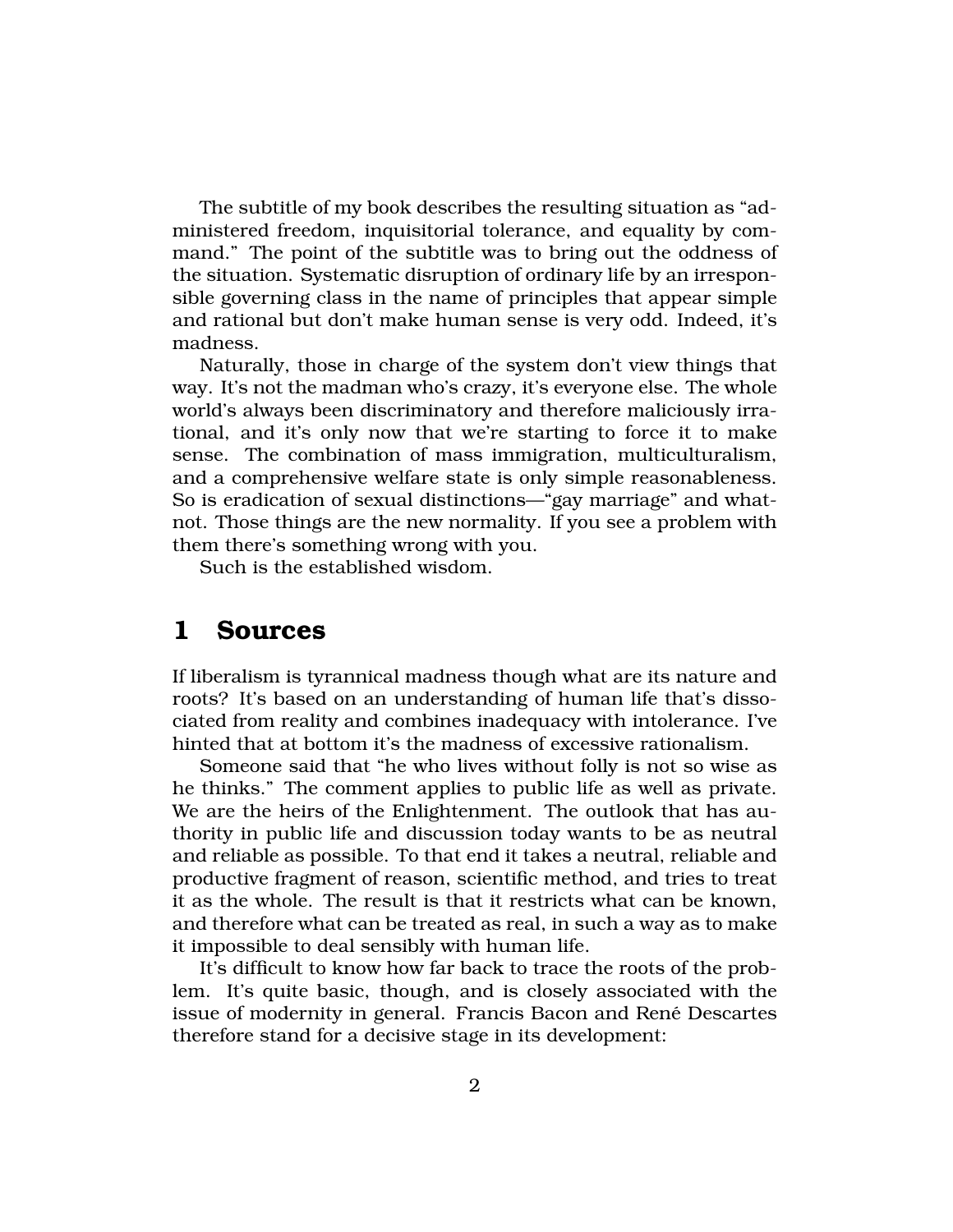- Bacon wanted knowledge to become modern technology.
- Descartes wanted knowledge that would stand up against all doubt, so he tried to base knowledge on his own experience— "*cogito, ergo sum"*— together with the most rigorous reasoning possible.

Put the two together and you get a narrow and focused view of knowledge that turns out to be extremely effective within its limits. We should be as skeptical as possible, take nothing on faith, and base knowledge and our whole way of acting as much as possible on our own experience and on logic and mathematics. And we should treat the purpose of knowledge as practical, as a matter of getting what we want.

That approach to knowledge achieved great successes and acquired a great deal of intellectual authority. Also, its rigorous attitude toward evidence and inference causes it to take an extremely critical attitude toward tradition, common sense, revelation, and other nonscientific forms of knowledge.

The result has been what's called scientism: the attempt to limit knowledge to a very few sources, those upon which modern natural science relies most explicitly. If science is our only source of knowledge, the objects of modern scientific study are the only things we can treat as real. Everything else is opinion, feeling, taste, prejudice, or fantasy.

## **2 Scientism and liberalism**

One consequence of such an outlook is liberalism. Other political manifestations of scientism, like scientific socialism, were too crude and have destroyed themselves. When applied to human relations, scientism gives us a highest good as well as a highest standard of justice. From those two principles it is possible to generate a complete political and moral system. That system is contemporary liberalism.

• The highest good scientism gives us is freedom, understood as satisfaction of desire. Preference and aversion are observable,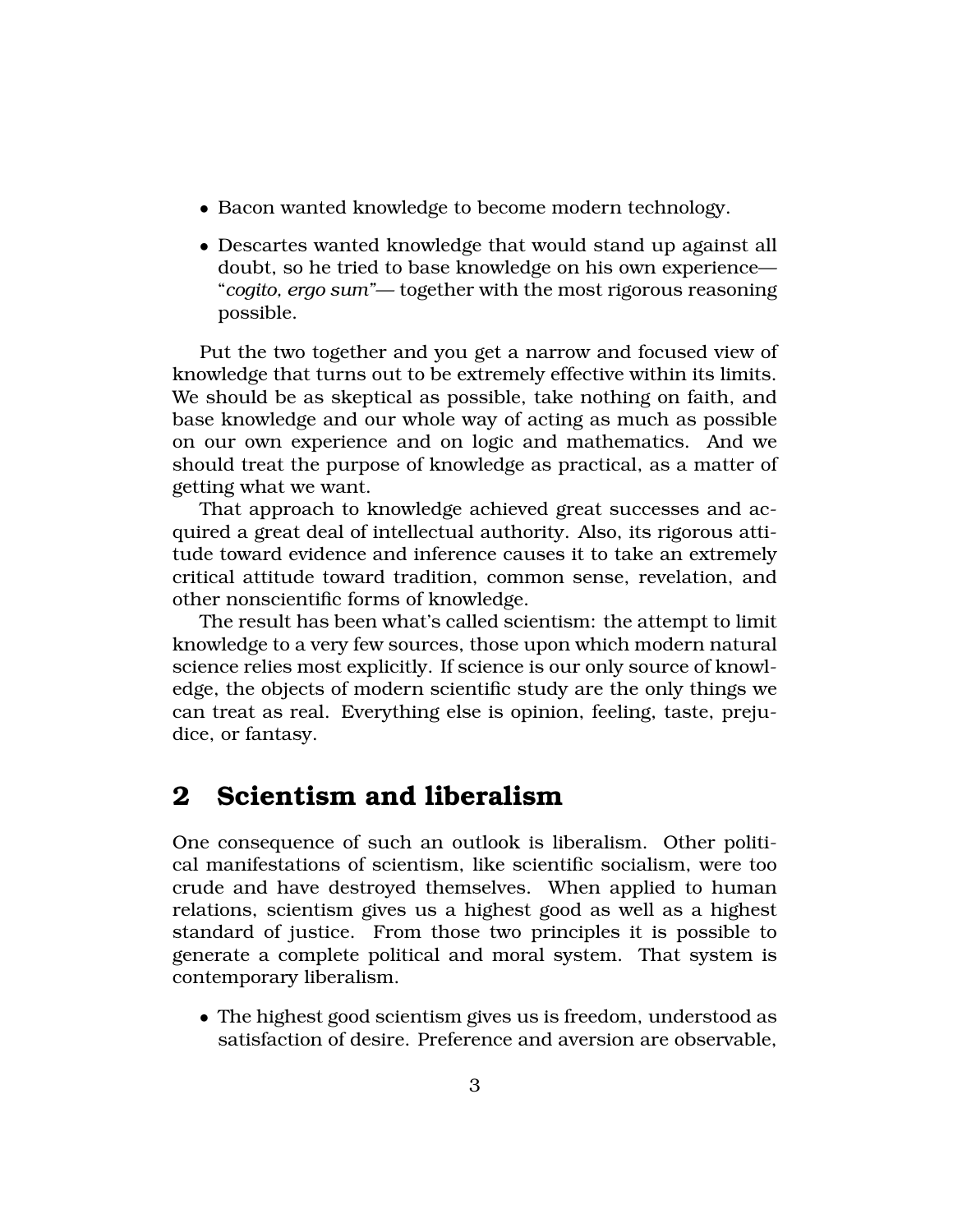and they tell us what to do. Since they are available as guides, energetic application of Occam's Razor tells us we should stick with them, and concentrate on setting up a system that gets us what we want and gets rid of what we don't want. Why bring in other standards based on things that are harder to demonstrate, like God or the good, beautiful, and true? That would be unscientific and therefore irrational.

• The standard of justice that corresponds to scientism is equality. What is good is simply what is desired, so all goods must equally be goods. Also, all men equally confer goodness on things by desiring them, so the desires of all men have an equal right to consideration. To say one man's desires are less valuable than another's is simply to value the first man less. That is arbitrary, discriminatory and oppressive. It leads to Auschwitz, and cannot be allowed.

In effect, scientism tells us that there are no transcendent goods, just desire, and there are no essences of things that we have to accept and respect, the world is what we make of it. So the point of politics, social life, and morality must be to treat the world simply as a resource and turn the social order into a kind of machine for giving people whatever they happen to want, as long as what they want fits the smooth working of the machine. And the machine must treat all men and all desires equally, because all men are equally men and all desires equally desires.

## **2.1 Features of the liberal order**

The specific features of the liberal order follow from its basic logic. These include:

- Universality. Reason is universal. Whatever it demands applies always and everywhere. Since liberalism follows from reason, it too must be universality applicable.
- Absolute validity. A system based simply on reason is the only possible legitimate system. Dissidents are not properly part of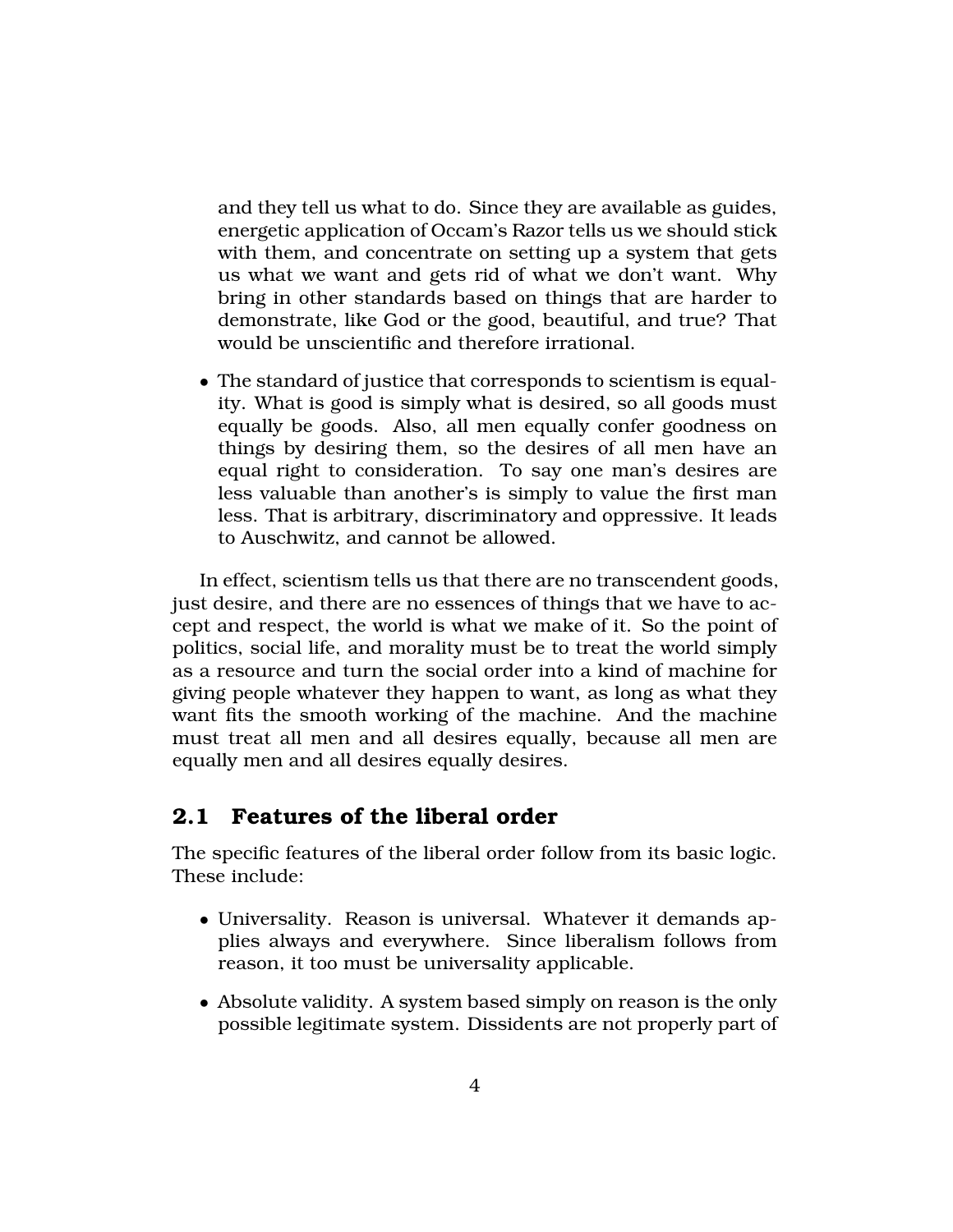political discussion, since they reject reason. They should be ignored or suppressed lest they corrupt social discourse.

• Insistence on abolition of all standards and institutions at odds with the unity, clarity, universality, and efficiency of the system.

## **2.2 Liberal institutions**

The last point is very important but not often made explicitly. The insistence on rational unity is what lies behind the demands for inclusiveness, tolerance, and the like. For a rational technological system to perfect itself, everything has to be transparent and manageable from the point of view of those on top. All institutions have to have a clear rational orientation toward maximizing preference satisfaction or equality, and it has to be possible to supervise them and intervene to correct irrationalities.

The only institutions that can measure up to those standards are markets (especially global markets) and bureaucracies (especially transnational bureaucracies). In contrast, traditional and local institutions—family, nation, religion, and non-liberal conceptions of personal dignity and integrity—are

- Opaque and resistant to outside control. They resist change.
- Not oriented toward maximum equal satisfaction of individual preference. They are oppressive.
- Not based on expert scientific knowledge. They are ignorant and prejudiced.
- Dependent on distinctions and authorities that are not required by liberal market and bureaucratic institutions. The family, for example, depends on distinctions of age, sex, and blood. It follows that such institutions are bigoted and hateful.

Accordingly, liberalism tells us, institutions other than bureaucracies and markets have no right to exist. Their very existence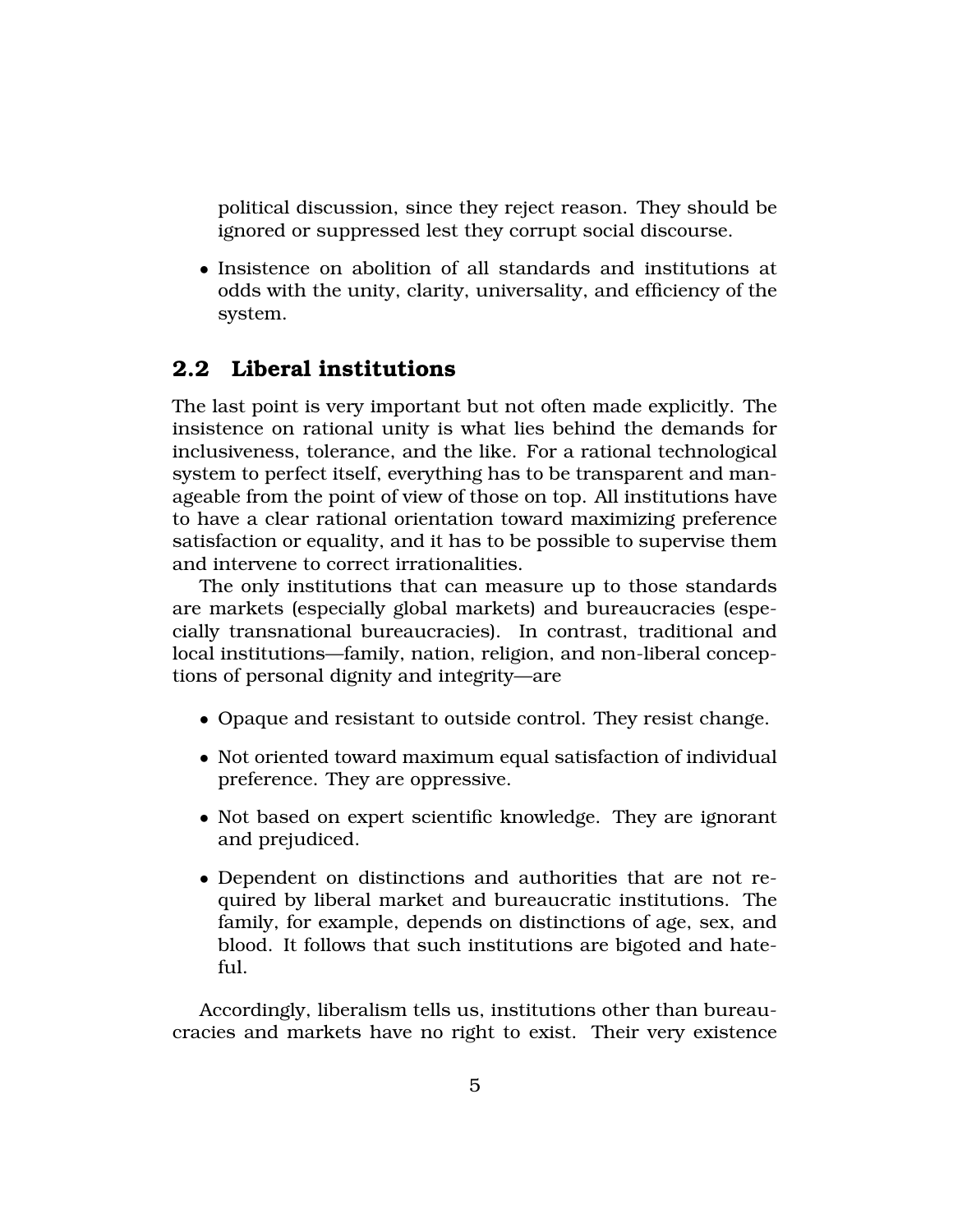makes a just, rational, and efficient social order impossible. If you cannot simply get rid of them then you must redefine them as something else or reduce them to private choices that are not allowed to affect social relations that matter. You must privatize family, religion, and personal morality, and redefine nation and culture as folk dancing and ethnic cuisine.

## **2.3 Liberal dominance**

Liberals say they believe in reason. On their understanding of reason, they are right beyond all possibility of discussion. What part of maximum equal satisfaction of legitimate preferences could any intelligent and well-meaning person have a problem with? Their opponents are therefore not just wrong but so obviously wrong that there must be something wrong with them. If you oppose liberalism

- What you favor is not based on knowledge and is against reason. You are ignorant, confused, and irrational.
- You are trying to get what you want at the expense of what other people want. You are greedy.
- Since you want to stick other people with what you want them to have instead of what they want, you are willful and oppressive. You are a bigot and a hater.

Those views are now fundamental to the public legal and moral order. They are taught in the schools, insisted on by reputable public figures, and guide respectable statecraft. They mean that in much of the West you can now be fined or put in jail for saying there are problems with homosexuality or Islam.

They stack the rules of discussion against us. Public discussion must be based on principles acceptable to all parties, but the only principles liberals will accept for purposes of public discussion are stripped-down scientistic principles that when taken as the basis of discussion automatically give back liberalism.

The situation has us caught. It is very difficult to avoid falling into the basic assumptions on which the people around us carry on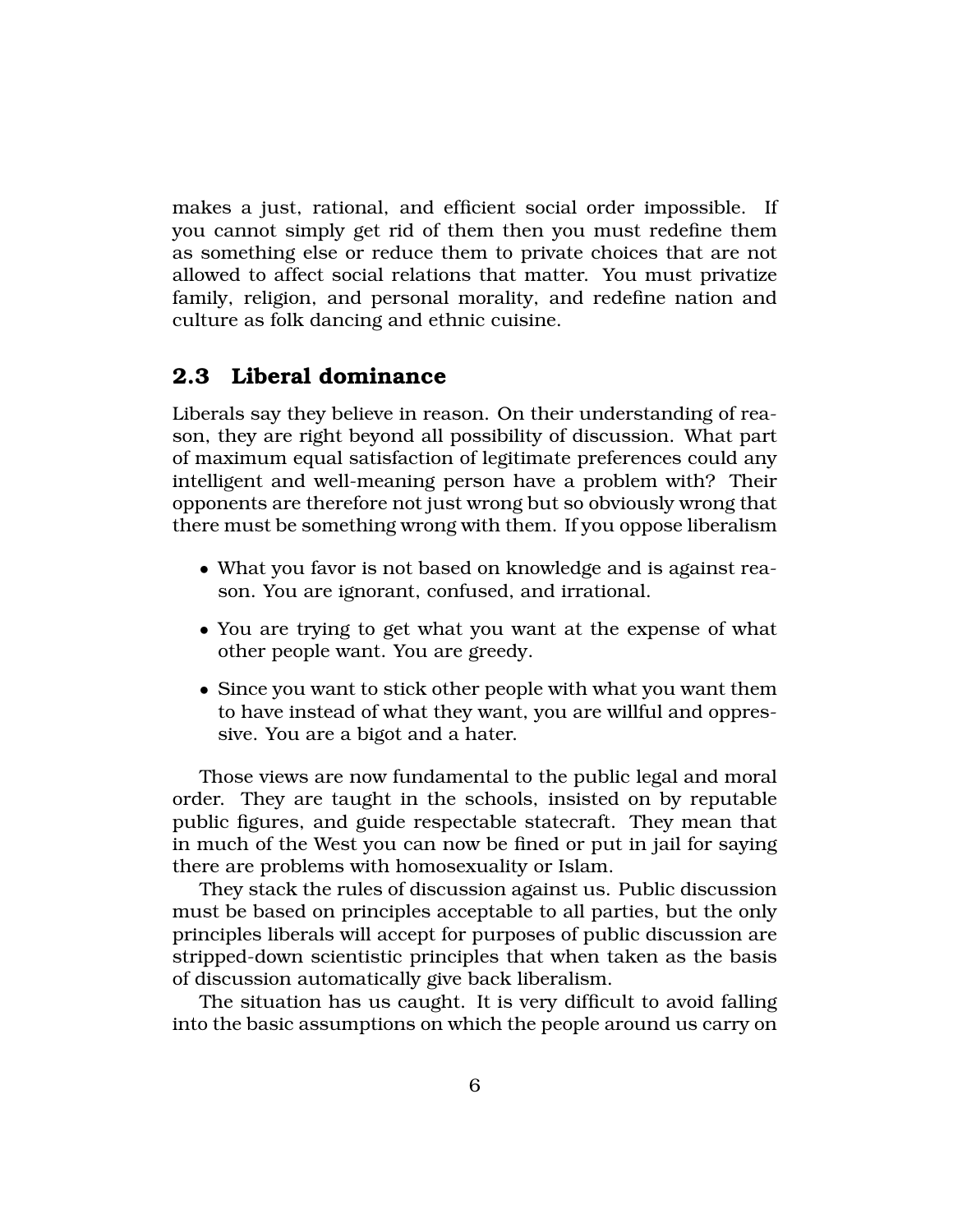discussions. The most basic of those assumptions is their understanding of reason, which as now understood requires liberalism. That is why even people who officially do not believe in the basic principles of liberalism—would-be followers of religious tradition for example—most often largely accept them in practice.

## **3 Problems with scientism and liberalism**

From a scientistic and liberal standpoint all this appears too obvious to be questioned. Nonetheless, it's madness, because it provides a comprehensive scheme of social life that does not engage with the world in which we actually live. You will not understand the world or deal with it sensibly if you try to simplify it too much and leave out qualities and distinctions that cannot be measured. The attempt to do so leads down very strange paths.

## **3.1 Ethical irrationality**

To begin, you will not be able to deal intelligently with questions of good and bad. Good and bad are not objects in space, so scientistic reasoning cannot handle them. Preference and aversion don't substitute, since the reason we talk about good and bad is that they supply a standard for what our preferences and aversions *should* be.

Liberals try to turn that incapacity into a virtue. They claim their approach lets a hundred flowers bloom because it does not depend on any particular view as to the nature of the good. Each can follow his bliss.

The claim is obviously false. The good is simply whatever it is that makes a goal worth pursuing. No government or social order can stand above arguments about what goals are worth pursuing. Decisions must be made that foreclose other decisions, so some goals must be accepted and others suppressed. A government cannot equally favor protection of the unborn and the right to choose abortion.

It follows that in order to deliberate rationally a government must adopt some particular understanding of the good and reject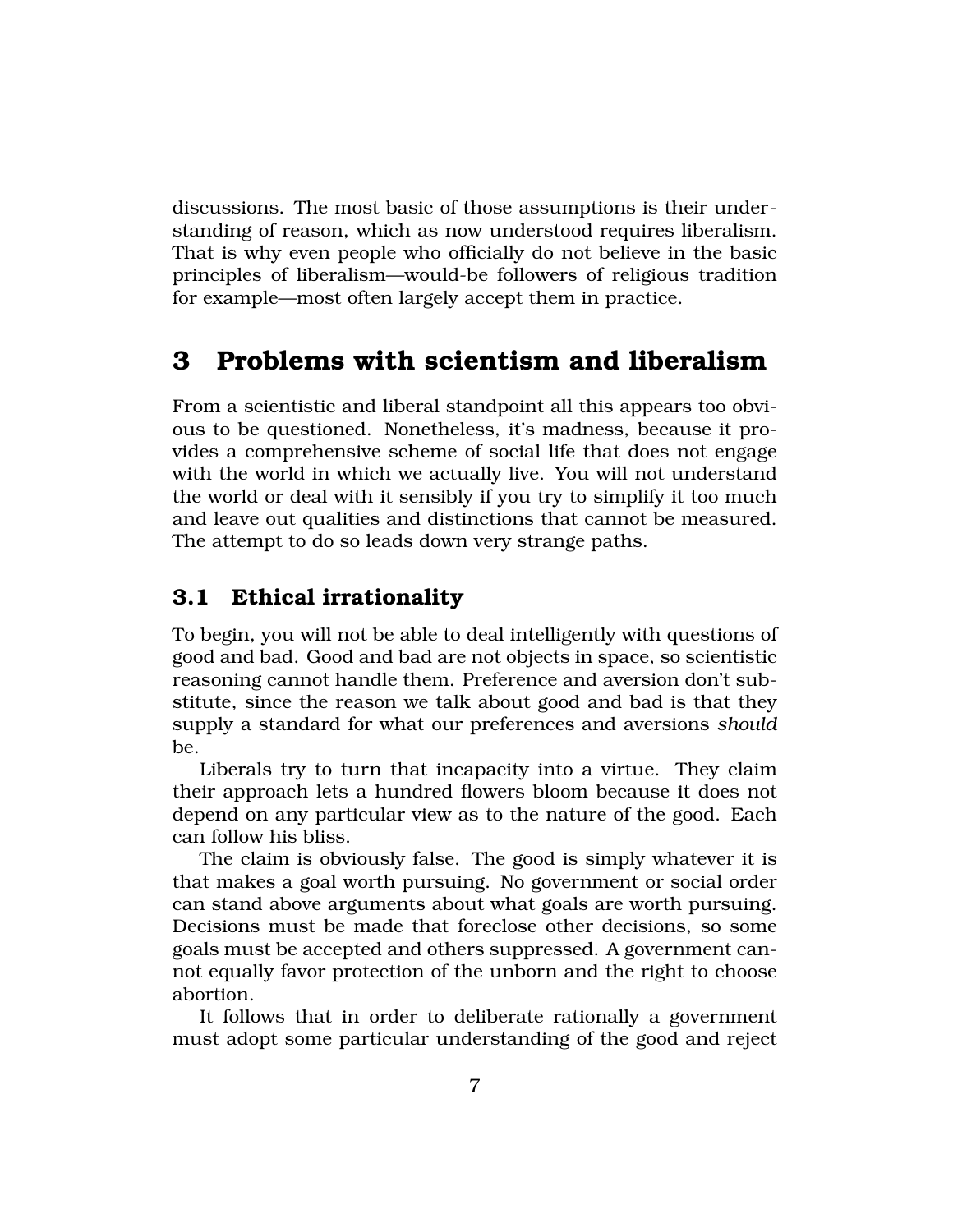others. If a government claims to be based simply on freedom and equality independently of any definite conception of the good, either it's simply acting irrationally or something's being hidden.

## **3.2 Irresolvable conflicts**

The attempt to leave the question of the good unsettled—in practice, to define it as equal preference satisfaction—soon leads to insoluble problems. Liberals want to say that freedom is freedom to do what you want. In order to say that, however, they have to do away with practical conflicts among desires. Otherwise, as in the case of abortion, some people's desires have to give way to other people's desires.

The need to abolish conflicts makes anything anybody wants that affects others a problem. To resolve the problem advanced liberalism limits legitimate human goals to those that can be fully integrated into a universal rational system of production, distribution, and control. The model for all freedom becomes Burger King's have it your way—the ability to choose completely arbitrarily among goods the system finds equally easy to provide: careers, consumer goods, and private indulgences.

All other goals are ruled out of order, because they cannot be managed and are likely to cause disruptions, disputes, and oppression. To that end, human conduct, attitudes, and relationships have to be supervised and controlled. A comprehensive regime of political correctness must be imposed because otherwise the wrong sort of goals will creep in. Someone might want to choose cultural cohesion or traditional marriage, for example, and those things would create centers of social power that violate liberal freedom and equality simply by existing.

Such an attempt to abolish oppression by abolishing conflict makes no sense because it is itself extraordinarily oppressive: man does not live by career, consumption, and private indulgence alone, and to force him to do so is to deny him what he cares about most.

In any event, oppression cannot be defined without knowing what goods are worth having. Careers compete with careers, consumption of offroad vehicles is at odds with consumption of un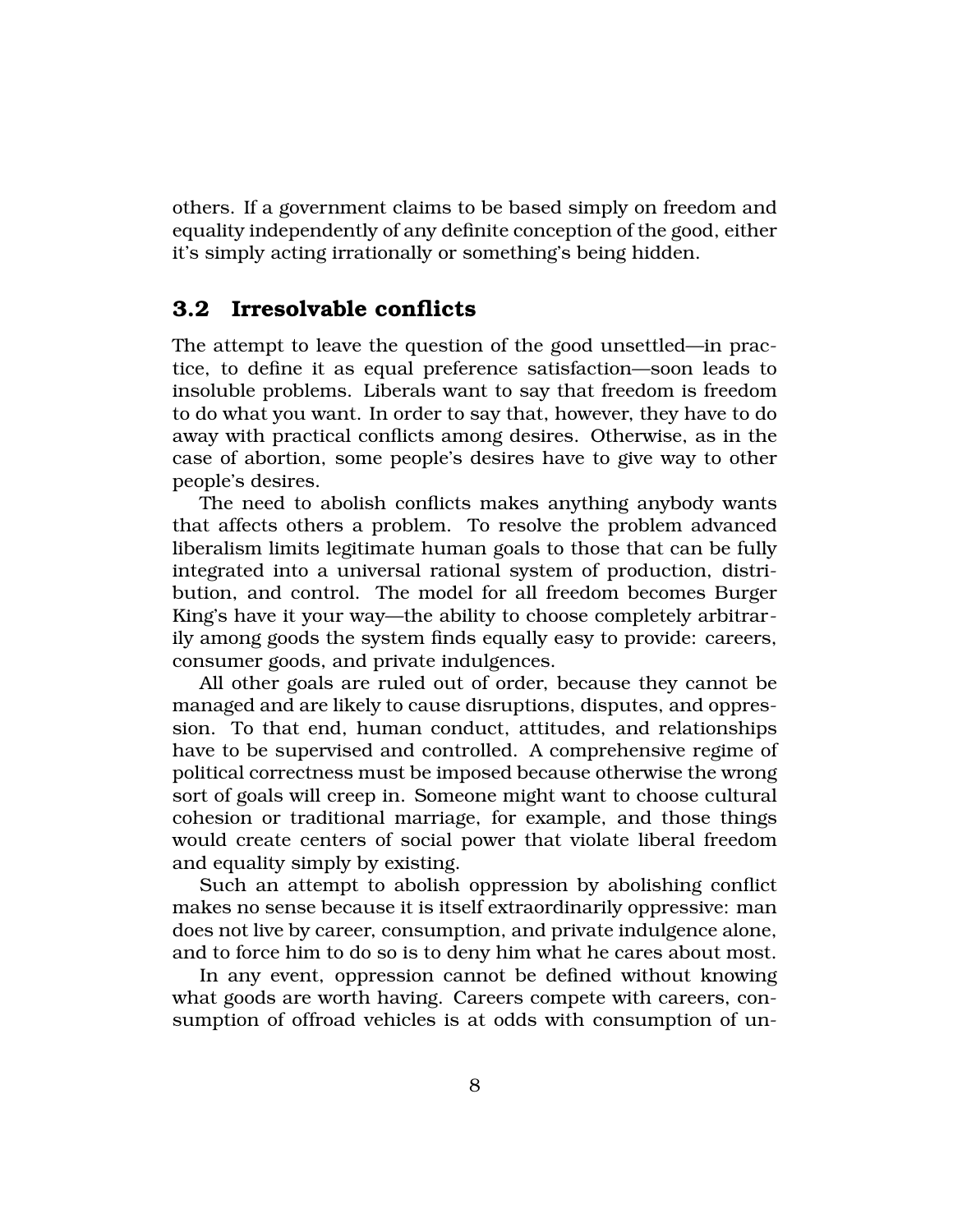spoiled nature, and private indulgences like drugs and pornography have public effects. In such cases, who is oppressing whom? If all goals are equally valued, it is impossible to say.

## **3.3 The dialectic of subjectivity**

A final radical result of the scientistic and liberal outlook is extreme subjectivism that disintegrates reason. The result is paradoxical, since the original goal was total rational objectivity.

#### **3.3.1 The dissolution of connections and distinctions**

The problem was already visible in Descartes, whose extremely critical attitude toward knowledge tended to reduce the scope of knowledge to his own immediate experience.

In our day it starts most obviously with concepts such as the good and beautiful. Scientism tells us that the good and beautiful are real only if they can be observed and measured. To make them observable and measurable, however, they must be identified with what is preferred, so that they can be studied by the methods of the social sciences. But if good means preferred, it is simply a matter of what we want, and the triumph of the good becomes the triumph of the will.

Ideas have consequences. In particular, it matters what we take as our most basic guide to action. If willfulness is our guide, then rejection of stable qualities and relationships becomes a basic principle of life.

A technological approach to things promotes the dissolution of such things in any event. That approach puts us in a sort of eternal now without past, place, context, or future, in which everything is a neutral resource for the achievement of the projects of whoever is in control. A computer doesn't care what you program it to do, it works the same in all settings, and it can interact with equal facility with any other computer anywhere.

The result of such influences, as someone said, is that all that is solid melts into air. Hence the abolition of traditional culture and the belief that history has ended, since both depend on particular connections and meanings. Hence also the assertion that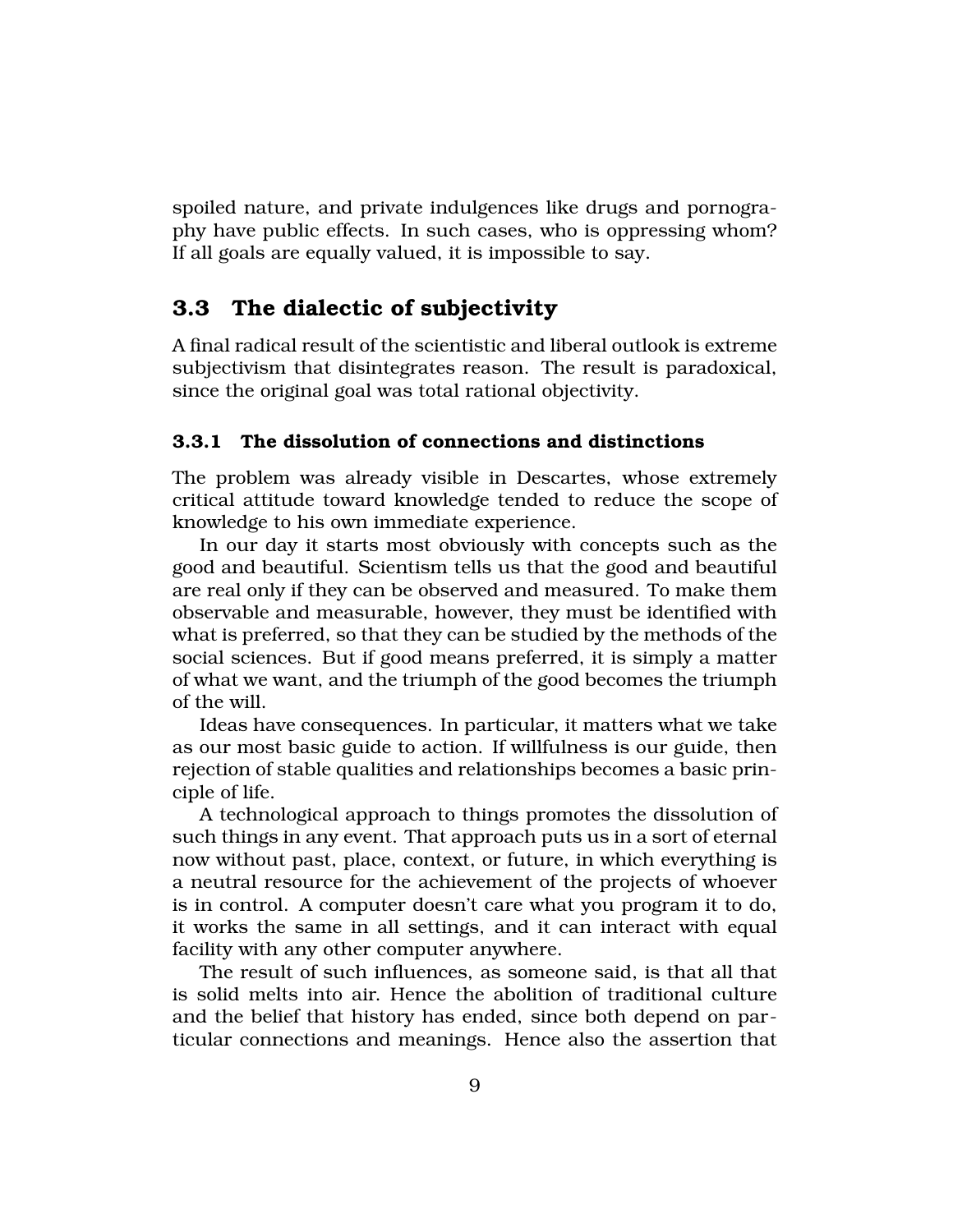essentialism—the belief that things have a particular nature and meaning—is ignorance and bigotry, and discrimination—treating one person, act, or thing as different from another in a way that matters—is supremely irrational and wrong.

And hence also inclusiveness. If willfulness is our guide, and there are no essential natures, then there are no natural classifications. We invent categories for our own purposes, so for me to classify myself as X and you as Y is simply for me to decide to exclude you by arbitrary line-drawing, perhaps for the sake of defining myself as a superior being. Why should I be allowed to do that, especially when I confirm suspicions as to my motives by suggesting that there's a problem with Ys? Isn't classification of other people a sort of conceptual apartheid that—like everything else rightwing—leads straight to Auschwitz?

#### **3.3.2 Postmodernism**

Subjectivism thus comes to permeate thought and action in general. Under such circumstances it can hardly be kept from infecting concepts of truth. Hence postmodernism. If our thoughts and concepts are our own creation for our own purposes, and if our assertions about matters of fact always go beyond the evidence for them and so have a necessary subjective element anyway, then why attribute any kind of objectivity to them? Isn't it obvious they're just expressions of will like everything else? Hence the claim that the Cartesian outlook has been superseded, that our condition of placelessness puts us in an open-ended postmodern age, and so on.

That view has become influential, and it's done a lot of damage in politics, the humanities and the social sciences. Its influence is subject to limitations, though. The fuzzier aspects of current thought—eco-feminism and whatnot—help obfuscate issues and give some people a substitute religion, but they're more ornamental than functional. In practice, skepticism, including postmodern skepticism, is a secondary matter. Social constructivism does not answer questions. When decisions have to be made, there has to be some way of making them, and announcing that nothing has any real nature or connection to anything else doesn't do the job.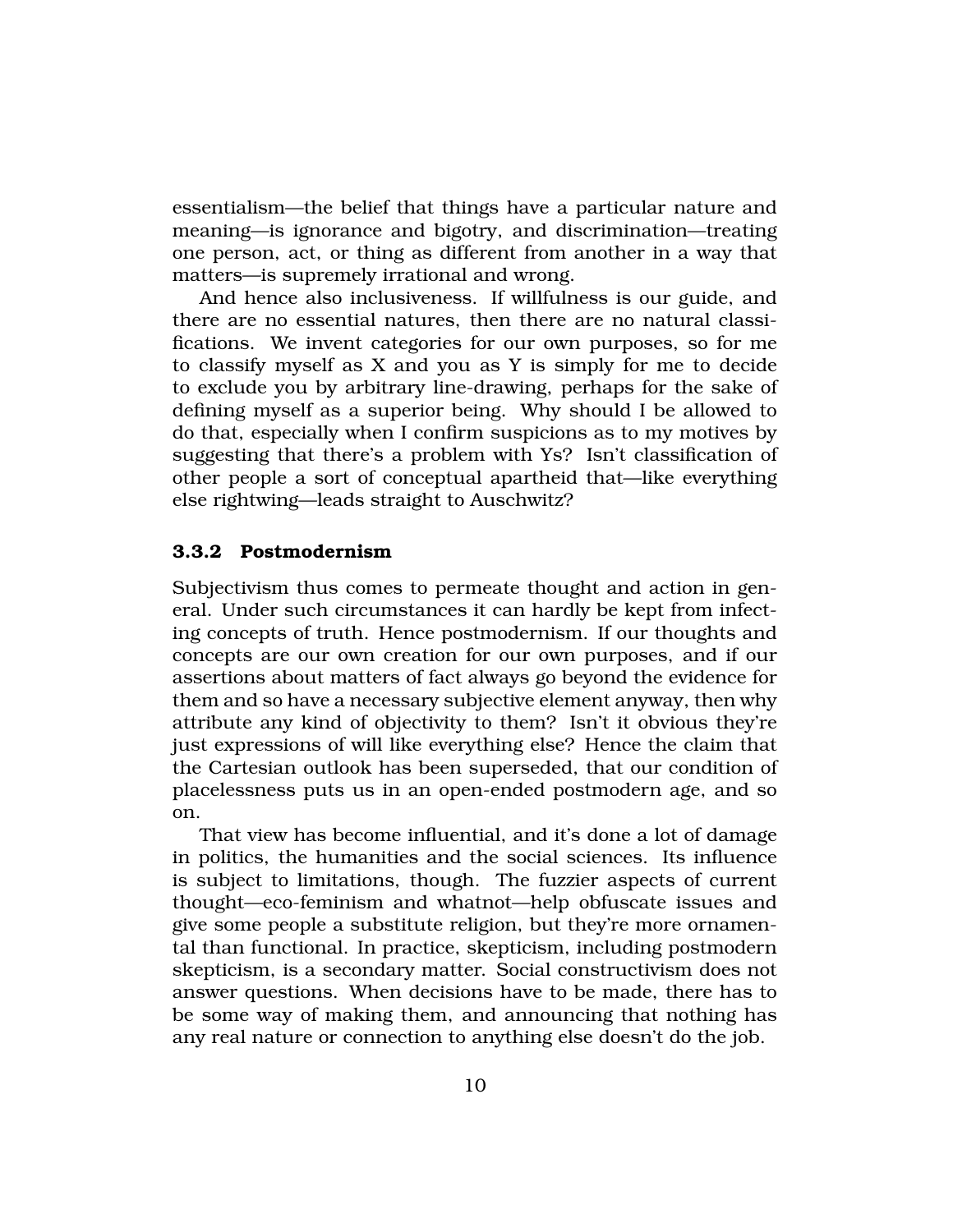Scientism still rules. Modern natural science came into being in response to skepticism and is designed to defend itself against skeptical objections. In battle it's usually the last view left standing. For that reason the contemporary expert wraps himself in the mantel of scientific method or some imitation thereof. Those who rely on less formal modes of knowledge, such as tradition and common sense, are out of luck.

Postmodern views thus make it harder to contest claims of expertise. They do change expertise somewhat as an institution. They make it less transparent and more likely to resort to manipulation of procedure and evidence for political ends. A postmodern expert, with the benefit of multiculturalism, tells us that what a witch doctor or flat earther thinks is on a level with what any laymen thinks. The effective conclusion is that laymen should shut up, abandon everything they ever thought they knew, and accept what experts tell them to do and think.

Expert consensus becomes irrefutable no matter how silly it is. It creates reality. If the official expert view is that race does not exist or "diversity" is monolithically beneficial, then that's the truth of the matter, and if you express doubts you're evil, willfully ignorant, or mentally ill.

### **[NOTE: due to lack of time, what follows was not actually delivered at the conference.]**

## **3.4 Self-refutation**

At bottom, the problem with scientism and liberalism is that they try to do too much with too little. You can't be scientific about everything. Nor does equal freedom have the substantive content to answer the questions it has to answer. Free to do what? Equal in what respect? Liberalism can't say. It can't deal with the world as it is, so it becomes self-referential. Instead of freedom we get the cause of freedom as the highest good. Freedom becomes freedom to be free, or rather freedom to be liberal.

Political correctness is the left wing version of how that works in practice, while the Iraq war and global democracy are the rightwing version. The idea, it seems, is that we do not know what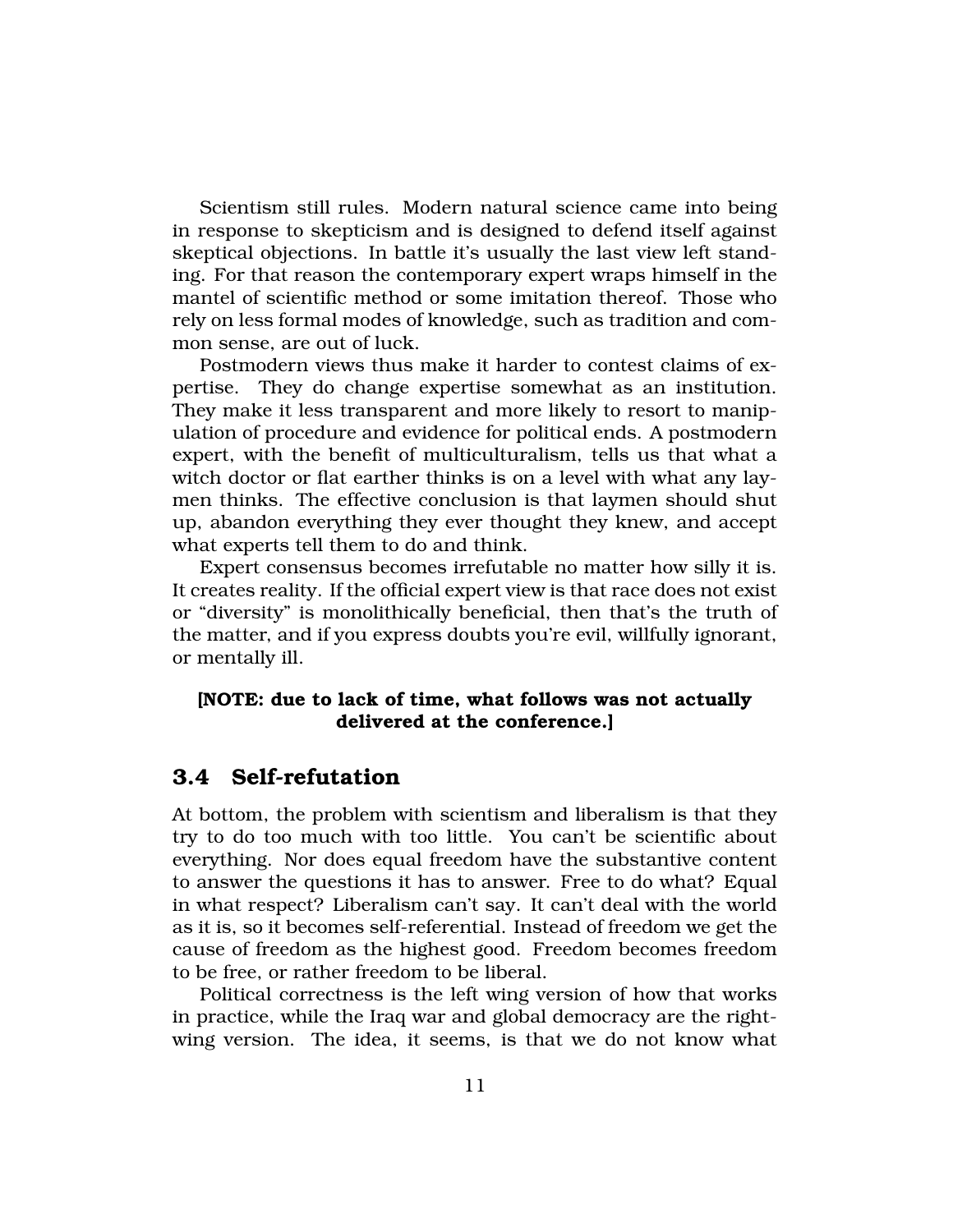freedom is, but we do know that everyone must be forced into it. The moral is that when equal freedom is made the highest principle it becomes tyrannical. The attempt to reduce everything to its measure leads to fanaticism that has no place for the truths men need or the goods men love most.

## **4 What do we do?**

To deal with our situation we need a different and broader conception of reason: that is, a more adequate and comprehensive way of coming to reliable conclusions about the good, beautiful and true.

- As to the good, one thing we need is what might be called moral essentialism. Rational action is not a simple matter of means and ends. To act rationally is also to act in accordance with what things are. Loyalty, for example, is rational because it's a matter of acting in accordance with what I am. I'm loyal to my country and my family not simply because I happen to feel like it or to achieve some other goal but because I'm part of them and they are part of me. To be disloyal would deny and to some extent destroy myself. That would not be rational.
- As to the beautiful, we need a way to take it seriously. Beauty is something modernity simply can't give us. In principle, it should be a great argument in favor of conservatism. It's radically opposed to scientism. Its point, after all, is to be exactly what it is. It's irreducibly non-technological. That makes it useful for debunking utility. It shows that what we love is not simply what we desire. It demonstrates that what matters most can be recognized, but not demonstrated. And the way it is produced proves the necessity of tradition.
- And as to the true, we need the transcendent. The modern outlook has no way of dealing with realities that we cannot fully grasp. Those realities include almost everything we care about as human beings: for example, the good, beautiful and true.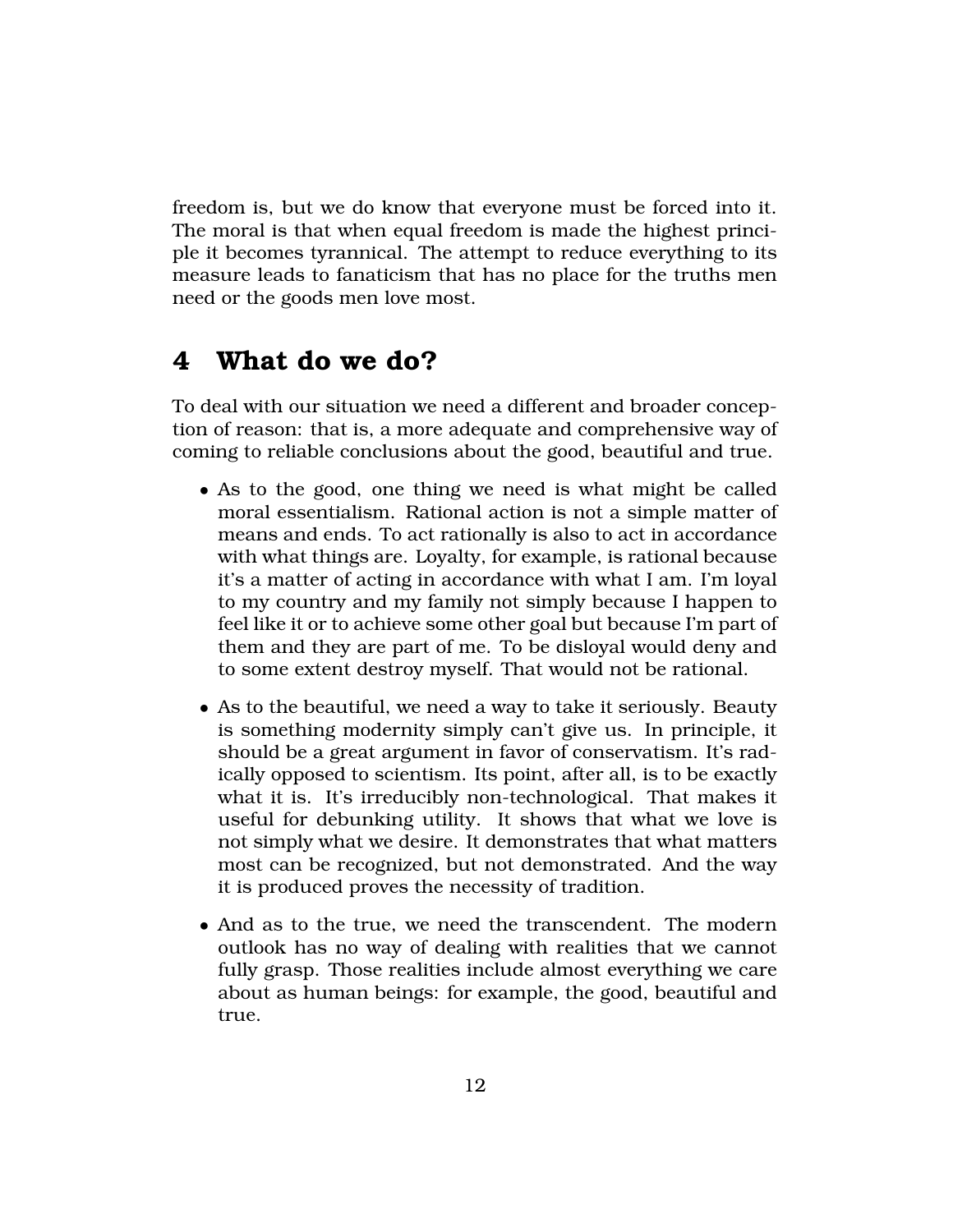So we have to identify a source of knowledge other than modern natural science. Otherwise nothing we say will make sense to anyone. All arguments will end by reinventing liberalism. The madness of the present day will be invulnerable and immortal.

#### **4.1 Common sense**

One way to start is to point out the necessity of good sense and judgment for knowledge. That necessity is a consequence of the personal, social, and informal aspects of knowledge. Mathematics can be formalized, but not much else can. Good sense and judgment are necessary for science itself, and give it a personal and informal element.

Descartes tried to avoid the problem by claiming he could take good sense for granted. In the very first sentence of his Discourse on Method he says that

Good sense is, of all things among men, the most equally distributed: for every one thinks himself so abundantly provided with it, that those even who are the most difficult to satisfy in everything else, do not usually desire a larger measure of this quality than they already possess.

It is a very amusing quotation. Descartes, though, meant it literally. He had to mean it literally, because his system of universal clear knowledge based on individual subjective experience cannot work unless he can assume personal good sense away as an issue. Otherwise, personal interpretations of subjective experience can't necessarily be relied on.

In fact, good sense and judgment are subtle, complex and hard to assess. They cannot be defined or quantified, and our need for them is all-pervasive. Some of us have more of them than others, and none has enough. The realization that we ourselves lack them is normally taken to be the beginning of wisdom.

For that reason the kind of reasoning Descartes was willing to recognize, which Pascal called l'esprit de géométrie (the mathematical mind) and which insists on complete order, clarity, and certainty, is not enough. We also need Pascal's esprit de finesse (intuitive mind). That's the same as what Newman calls the illative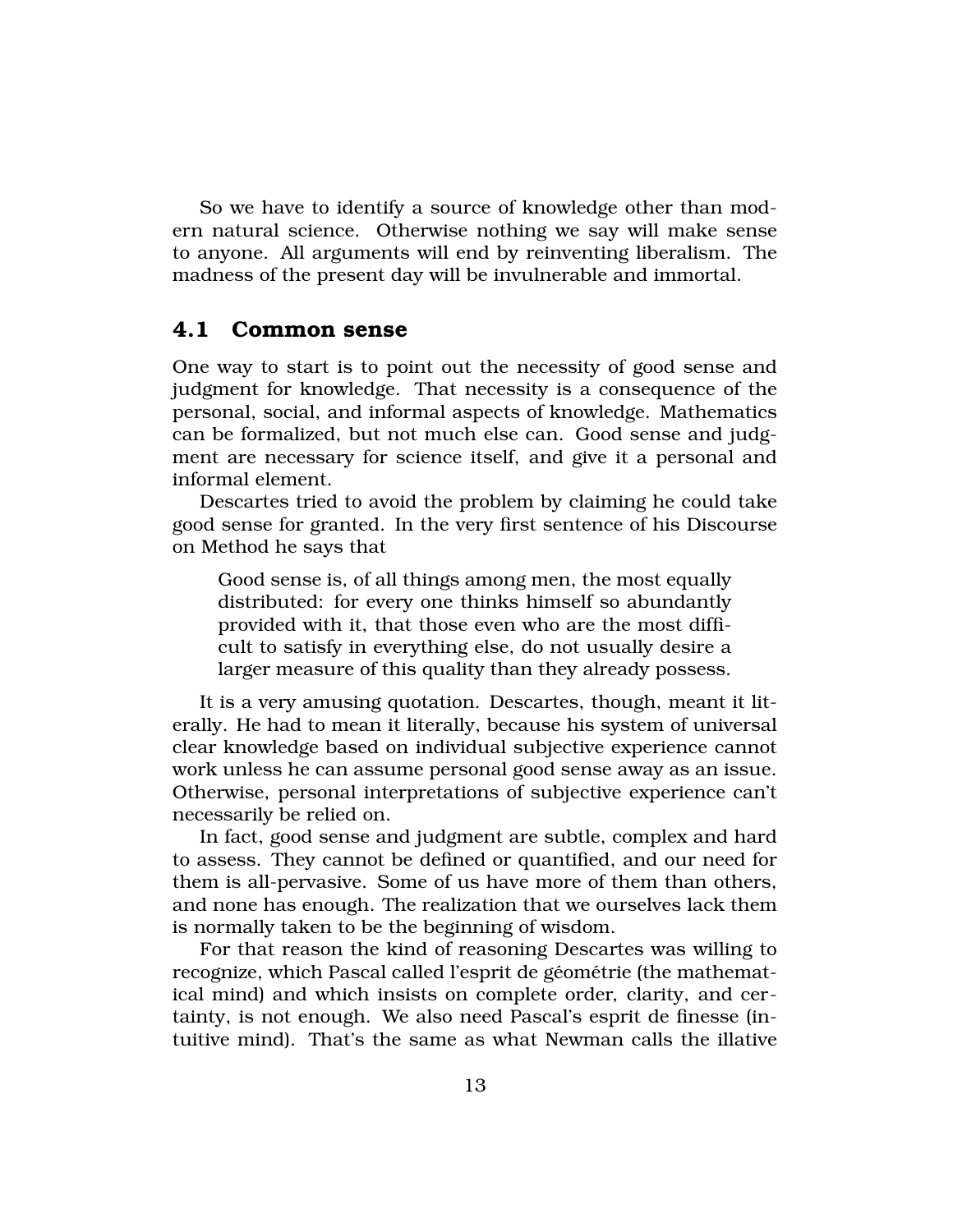sense and I call good sense and judgment. It is that latter form of reasoning, however named, that enables us to draw reliable conclusions from myriad considerations we could not possibly explain with any clarity, or often even identify.

## **4.2 Tradition, revelation and the Church**

So where do we get Pascal's esprit de finesse? The capacity for it may be an inborn gift to some extent, but if so it is one that needs development. The most important source is experience—dealing with whatever life throws up and seeing what works, what does not, and what comes into focus. If we are ordinarily well-disposed, we become wiser as we grow older.

#### **4.2.1 Necessity of tradition**

Since we are limited, life is short, and the world is subtle and complicated, individual experience is not enough to enable us to know what we need to know. Man is social, and reliance on social experience, or tradition, is basic to what we are. Tradition is necessary to the very language we use to order and articulate experience. Without it we could not say what things are or what they mean. Judgment and good sense would remain at an animal level.

The need for tradition applies to particular pursuits as well as life in general. Every complex activity has a tradition. Modern natural science, which is thought to be so strictly rational, also has a tradition. It even involves an element of personal apprenticeship: it matters among scientists who one trained under.

So we have a source for the informal knowledge that enables us to evaluate beliefs and actions to decide whether they are worth accepting and doing. That source is tradition. Everybody relies on it, so everybody must admit its authority.

#### **4.2.2 Choice of tradition**

Which tradition, though? After all, there are many of them, and they clash. We can stick to our own tradition, but we often find ourselves heir to several, and besides, tradition claims to be about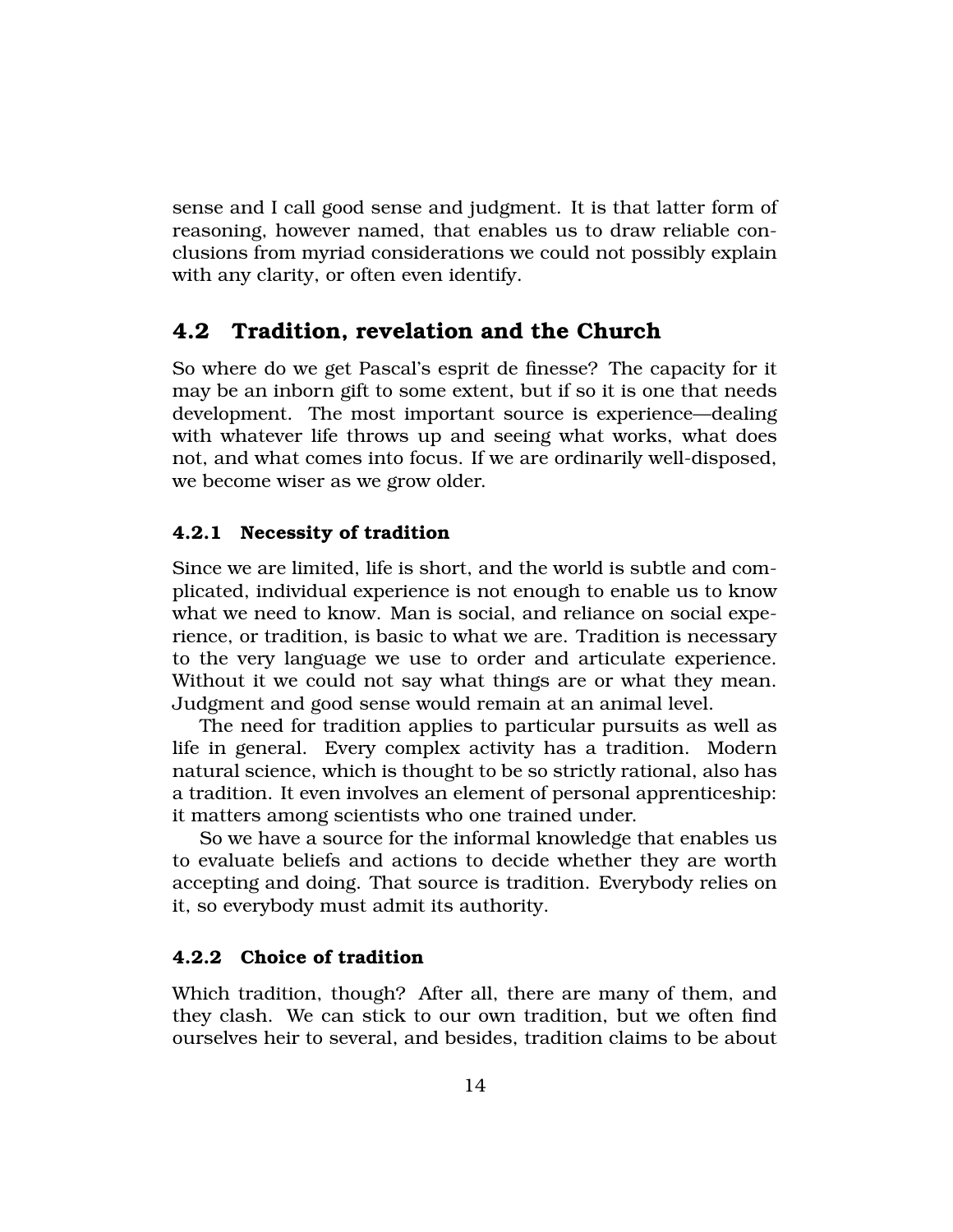something other than itself, and so can't be understood as an ultimate standard. We need some sort of criterion for comparing traditions.

For starters, we can insist on a tradition that can make sense of itself as such. That rules out scientism and liberalism right away, since their demand for comprehensive perspicuous rationality rules out principled reliance on any tradition, even their own.

A tradition we accept should also be one that is not doomed to fall apart. Such a standard is more demanding than it might seem. Tradition by itself has certain problems. It can be wrong, but that is not the real problem, since it is reasonable to suppose that if experience misleads you then more experience is the best thing to set you straight.

The more basic problem is that by itself tradition cannot maintain its coherence and its ability to guide us reliably. The reason is that in and of itself tradition—the simple accumulation of experience and what various people have said and done—cannot resolve all the issues it throws up. Look at where mainstream Protestantism or modern thought in general, which rely solely on the accumulation of experience, discussion, and the decisions of particular men, have ended up.

Discussion does not in fact lead to consensus on the most basic issues. The liberal thinker John Rawls admits as much, in his book *Political Liberalism*. It follows that tradition needs an authority transcending itself to resolve the issues it cannot resolve on its own.

Science has recourse to observation for that purpose. That is fine for objects in space. Not everything is an object in space, though, and on other issues the continuing coherence of tradition also requires an authority that appeals to something beyond inherited consensus and present-day discourse.

#### **4.2.3 Revelation**

In the case of ultimate moral and spiritual issues, it is hard to imagine what the authority could be other than revelation. It is important to note that ultimate issues do not keep their distance from us. Human knowledge in general depends on them, since knowl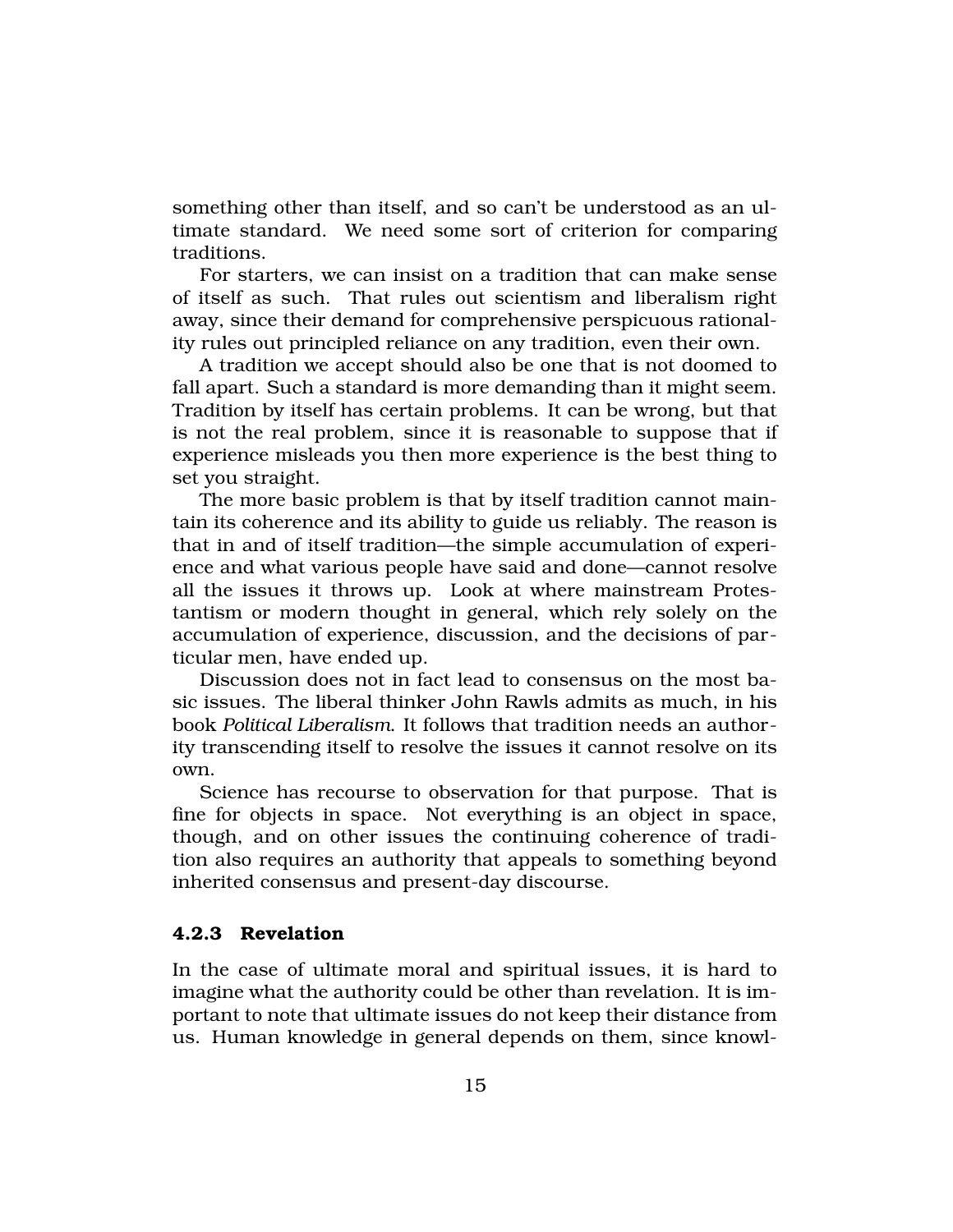edge is social and enduring complex social cooperation depends on ultimate issues. If people do not believe in truth or honesty, for example, scholarship and the scientific enterprise will go nowhere.

Without revelation, then, tradition will eventually become incoherent. Our acceptance of our own views will become irrational and fideistic since other men, apparently as reasonable as ourselves, will reject them, and we will be unable to provide reasons that are sufficient to show them wrong. Under such circumstances coherent thought and reason, which depend on tradition we are entitled to accept, will become impossible.

We thus need revelation. By itself, however, it is not enough because it does not settle its own interpretation. So we also need an authoritative interpretive method to resolve basic issues. We need, in fact, something that functions like a pope.

If no pope is available we can no longer rely on tradition, since we know in advance it will not be able to resolve the basic issues life will predictably throw up. We know it is going to fall apart—not develop in accordance with its own principles, but fall apart—so we cannot rationally believe in what it tells us. Since we cannot believe in it, and since connected thought and belief must be integrated with some particular tradition, we cannot rationally believe in anything that is at all complex.

In summary: without a coherent tradition worthy of rational belief, reason falls apart. Without some definite way to resolve questions that cannot otherwise be resolved, no such tradition can exist. We cannot get by without something very much like the Church. *Extra ecclesiam nulla salus* is, among other things, a statement of the necessity of an authoritative Church based on revelation to a life of reason.

## **5 Outlook**

The modern understanding of reason cannot meet human needs. We should ask people to consider whether the answers presentday thought gives them are adequate to their actual experience of life. Rather than engaging liberals by accepting their stated principles, which invariably lead back to scientism and liberalism, we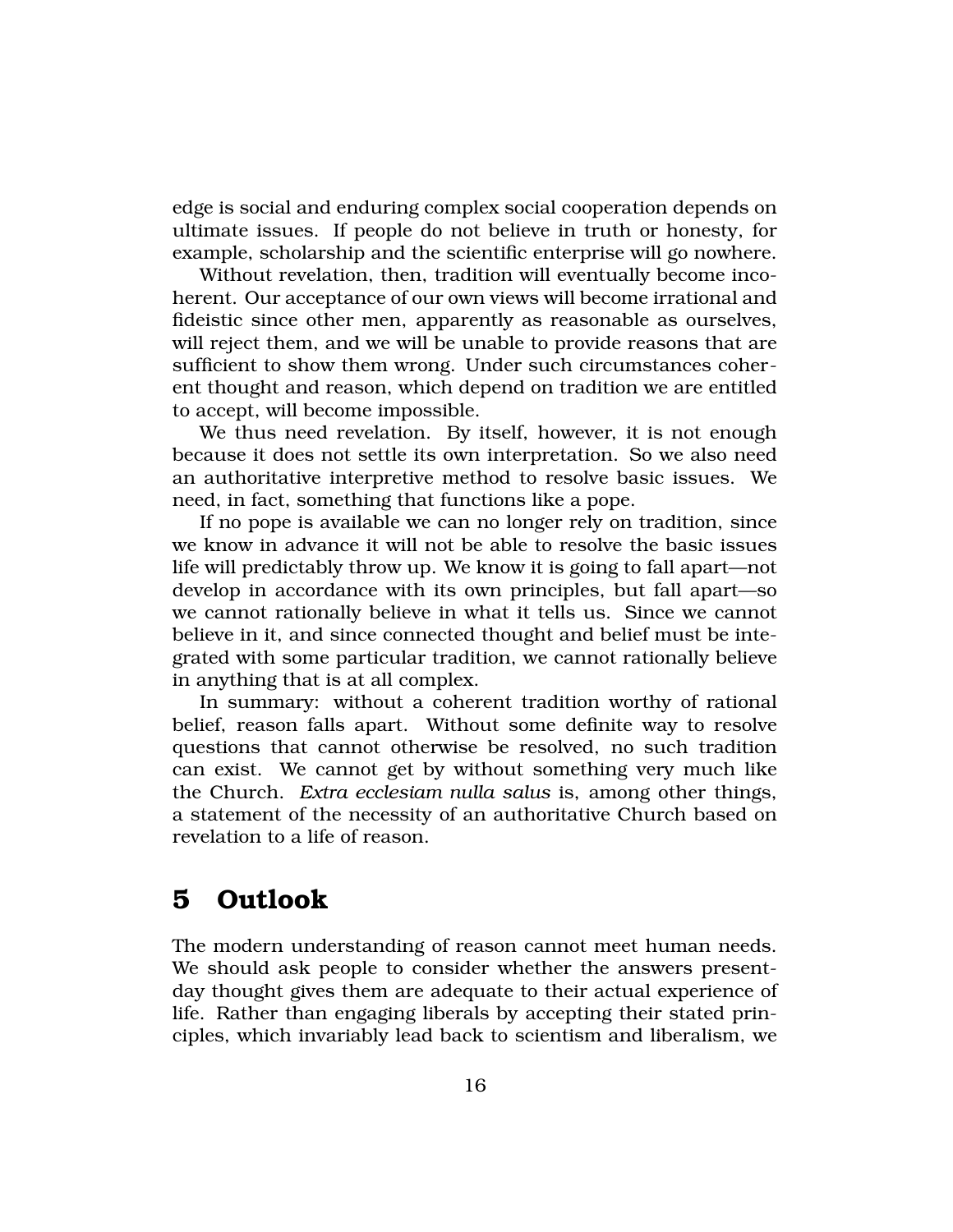should point out the real principles by which they live, which always smuggle objective goods and particular loyalties back in to make their system minimally workable.

Changing something as basic as a conception of reason is not easy. If we preach the word in season and out of season, however, people will get used to hearing what we have to say even if it takes them a while to understand what it means. And if they do understand it, and it makes sense to them, first the discussion and then the possibilities of social order will change radically.

Our advantage is that the truth will out. Liberalism seems allpowerful, but it leaves out too much and cannot last. Victory makes it increasingly corrupt. If getting your way is the ultimate reality, there is no basis for the sacrifices even ordinary honesty requires. For illustrations, look at news stories about corruption in Brussels and at the UN. Look at present-day intellectual life.

It is hard to live happily or well as a liberal. Crude measures like surveys of reported happiness and charitable giving show as much. There are too many things the outlook cannot deal with. The future belongs to people with children, for example, and liberalism does not fit well with family life. Liberals do not have children.

Victory makes people stupid. That is especially true when the view that has won leaves out as much as scientism and liberalism do. Current ways of thinking deprive good sense and judgment of their basis and eventually their authority.

The problem is not merely theoretical. Political correctness and zero tolerance are among the consequences. No matter how stupid people think they are, they cannot get rid of them. That is a sign visible to everyone that something has gone basically wrong in the way people think about things.

Such signs can be multiplied. They include the coarseness of modern culture, the ugliness and inhumanity of modern architecture, the irrationalism of a great deal of academic thought, the narrowness of many apologists for modern science, the abusiveness of discussion relating to religion and traditional morality, and the growing censorship, which in much of the West is now backed by fines and imprisonment. We have seen the future, and it does not work. Surely, something so dysfunctional can be beaten.

We cannot expect fast results, but we have good reason to be